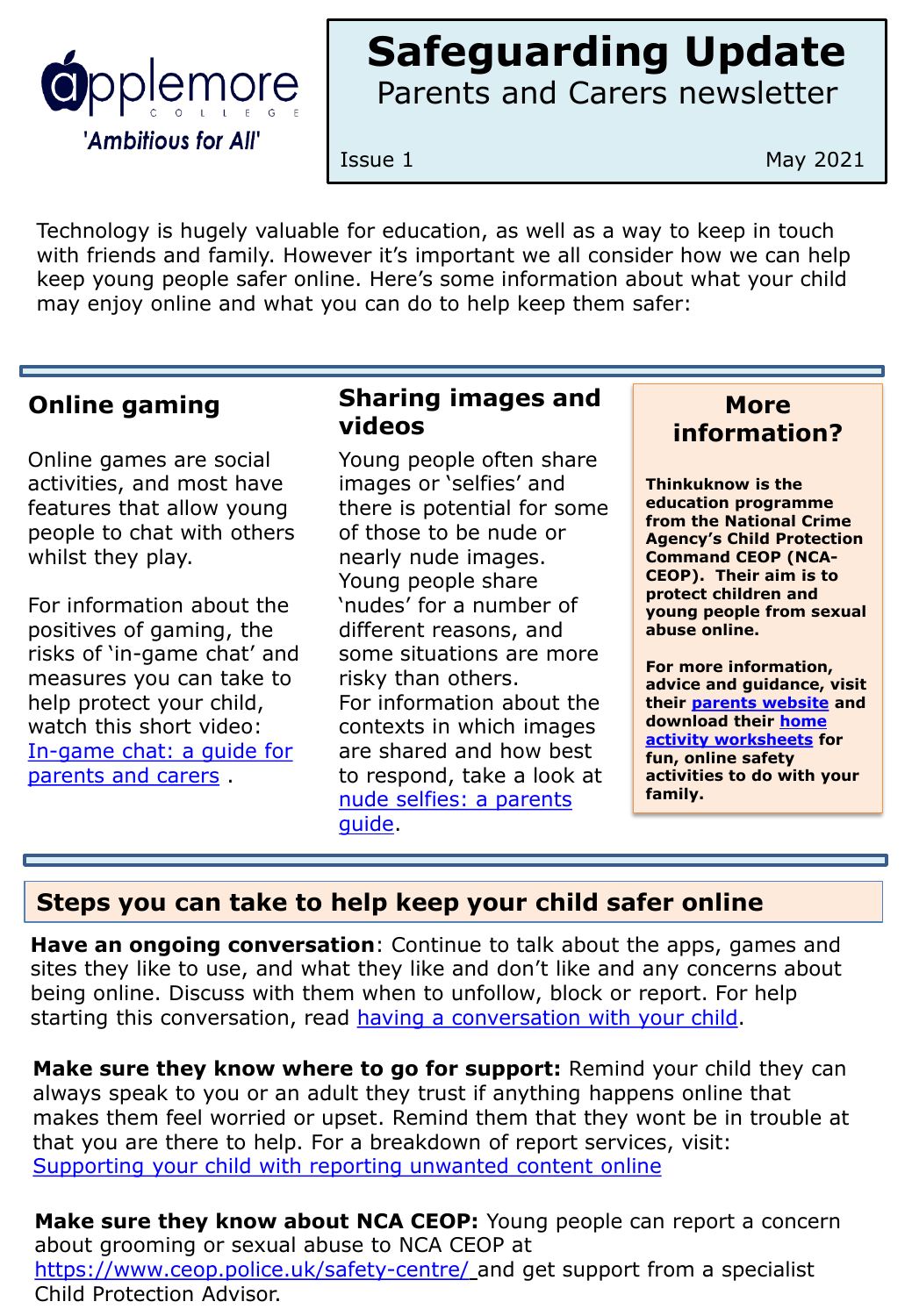## **Social media**

You may be wondering when is the best age to let your child have a social media account, or have some concerns if they're already using them. For advice and guidance, read [Is your child ready](https://www.thinkuknow.co.uk/parents/articles/is-my-child-ready-for-social-media/)  [for social media?](https://www.thinkuknow.co.uk/parents/articles/is-my-child-ready-for-social-media/)

Remember, most social media services require users to be at least 13 years of age before they can register.

Most young people have positive experiences socialising online, but it can be easy for young people to share things or post things they wish they hadn't.

The simplest way to have information about your child removed from a website, or app is to contact the site itself. Read [reporting to social media](https://www.thinkuknow.co.uk/parents/articles/Reporting-to-social-media-sites-/) sites for more information.

Social media can offer young people opportunities to express themselves and have fun, but they could be exposed to harmful content which might include sexual images or videos which could impact on their understanding of sex and relationships.

For information, read Teens and the sexual [content on social media](https://www.thinkuknow.co.uk/parents/articles/teens-and-the-sexual-content-on-social-media/).

#### **Online gaming**

Online games are social activities, and most have features that allow young people to chat with others whilst they play.

For information about the positives of gaming, the risks of 'in-game chat' and measures you can take to help protect them, watch this short video: In-game [chat: a guide for parents](https://www.youtube.com/watch?v=_5-ij1jm9K8&feature=emb_title)  and carers .

The PEGI (Pan European Game Information) rating system can be a useful tool to help you decide what online games are appropriate for your child.

For more information on the PEGI system and other factors to consider before deciding what's suitable, read Gaming: [what's appropriate for](https://www.thinkuknow.co.uk/parents/articles/gaming-whats-appropriate-for-your-child/)  your child

Gaming is popular with both children and adults and can help to cure that lockdown boredom! If your child is gaming, you may have some questions about how to keep them safer. If so, check out [gaming: what parents](https://www.thinkuknow.co.uk/parents/articles/gaming/) need to know.

For a guide on the apps, sites and games your child [might enjoy, visit: Net](https://www.net-aware.org.uk/) Aware.